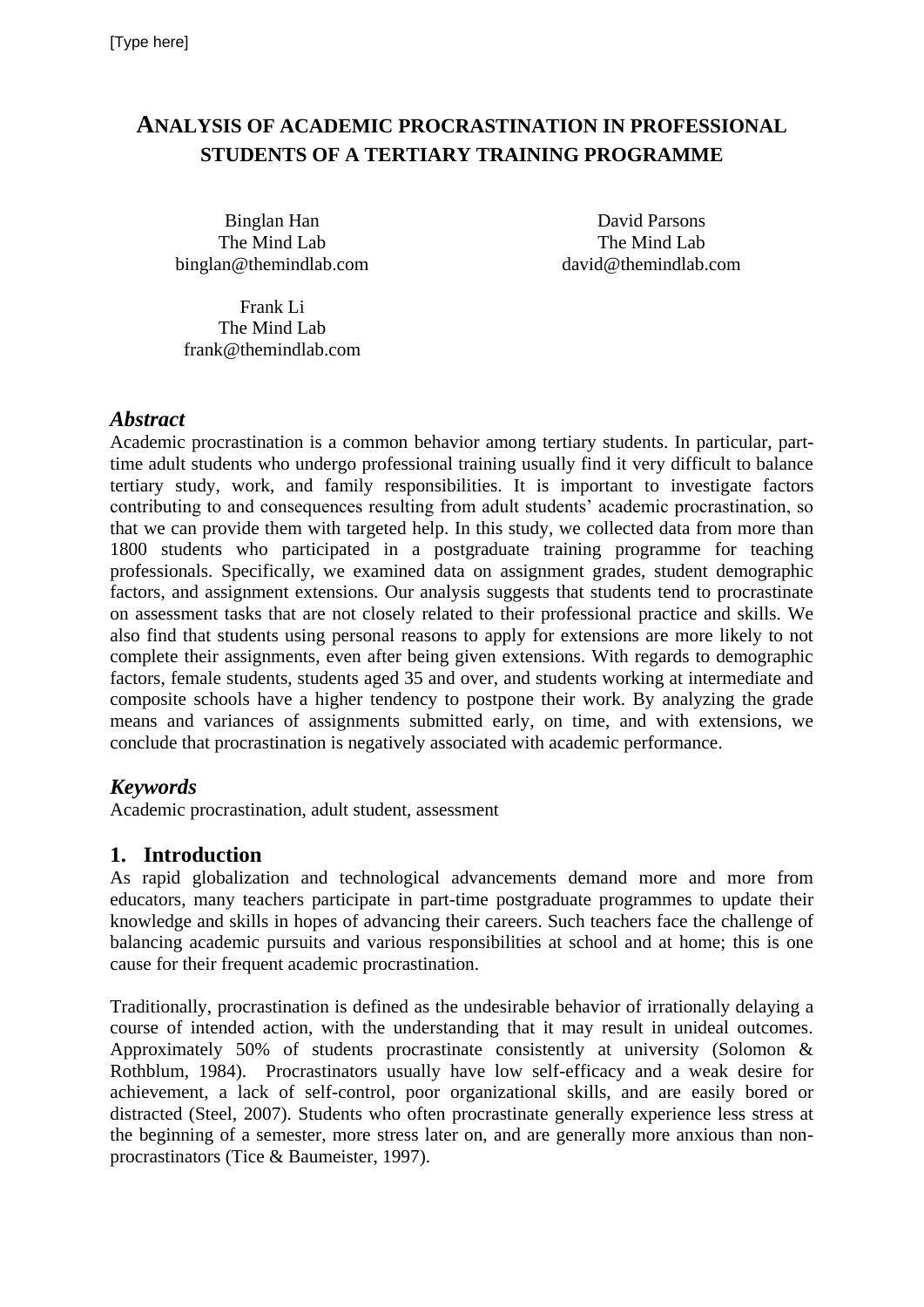Procrastination is negatively correlated with many academic performance measures including overall GPA, course GPA, exam scores, and assignment grades (Steel, 2007). Procrastination is positively correlated with reduced time for task preparation (Van Eerde, 2003), which likely leads to reduced accuracy, thoroughness, and punctuality in completing such tasks; therefore, procrastination may have negative impacts on student grades. Meta-analysis conducted by Kim and Seo (2015) reveals that there is considerable variation among correlations between procrastination and several performance measures; they also found that academic procrastination and assignment grade have the highest average correlation coefficients.

One common reason for procrastination is task aversiveness, i.e., people tend to favor tasks that are more pleasant in the short term over unpleasant or uninteresting tasks (Solomon & Rothblum, 1984). Procrastination was reported to be negatively correlated with task significance, feedback from a task, and autonomy (Lonergan & Maher, 2000). Students tend to put off tasks that require the most effort or induce anxiety; instead, they prefer to complete tasks that enable them to demonstrate and develop skills and self-confidence (Ferrari & Scher, 2000).

However, Choi and Maron (2009) suggest that such aforementioned procrastinators should be defined as passive procrastinators. They propose that there exists a group of active procrastinators who may deliberately postpone completing certain tasks to first deal with other important work — yet they are still able to complete postponed tasks with positive outcomes. Chu and Choi (2005) proposed four criteria for this kind of active procrastination: a deliberate decision to postpone a task, good performance under time pressure, ability to meet deadlines, and producing a desirable outcome. Kim et al. (2016) found that students who voluntarily delay their tasks often prefer to work under time constraints and expect to perform well academically, but students who unintentionally put off their work usually expect worse outcomes.

Although there is a large body of research on tertiary students' academic procrastination, to our knowledge procrastination among part-time adult students has not been properly investigated. Thus, in this paper, we seek to examine the impact of academic procrastination on learning outcomes of part-time professional students, as well as patterns of procrastination across an entire postgraduate programme. Our hope is that these findings will help tertiary education providers identify at-risk students and intervene with timely, targeted support.

## **2. Data preparation**

The focus of this study is a postgraduate certificate programme. The students who enroll in the programme are mainly full-time secondary and primary school teachers in New Zealand. The 32-week programme is assessed through assignments. We collected data on 1886 students from six consecutive intakes over a period of two years. We used assignment data for five assessments, which are indexed as 1, 2, 3, 4, and 5 according to the chronological order of their final due dates.

Each assessment has two due-date options. The first due date is recommended for early submission, which gives instructors time to provide early feedback and suggest possible areas for further improvement. The second due date is the final submission date for the assignment. A student may apply for an extension beyond this date under special circumstances, which is only granted if she or he can present a compelling reason with supporting evidence (such as a medical certificate or Principal's letter). The reason provided for an extension request could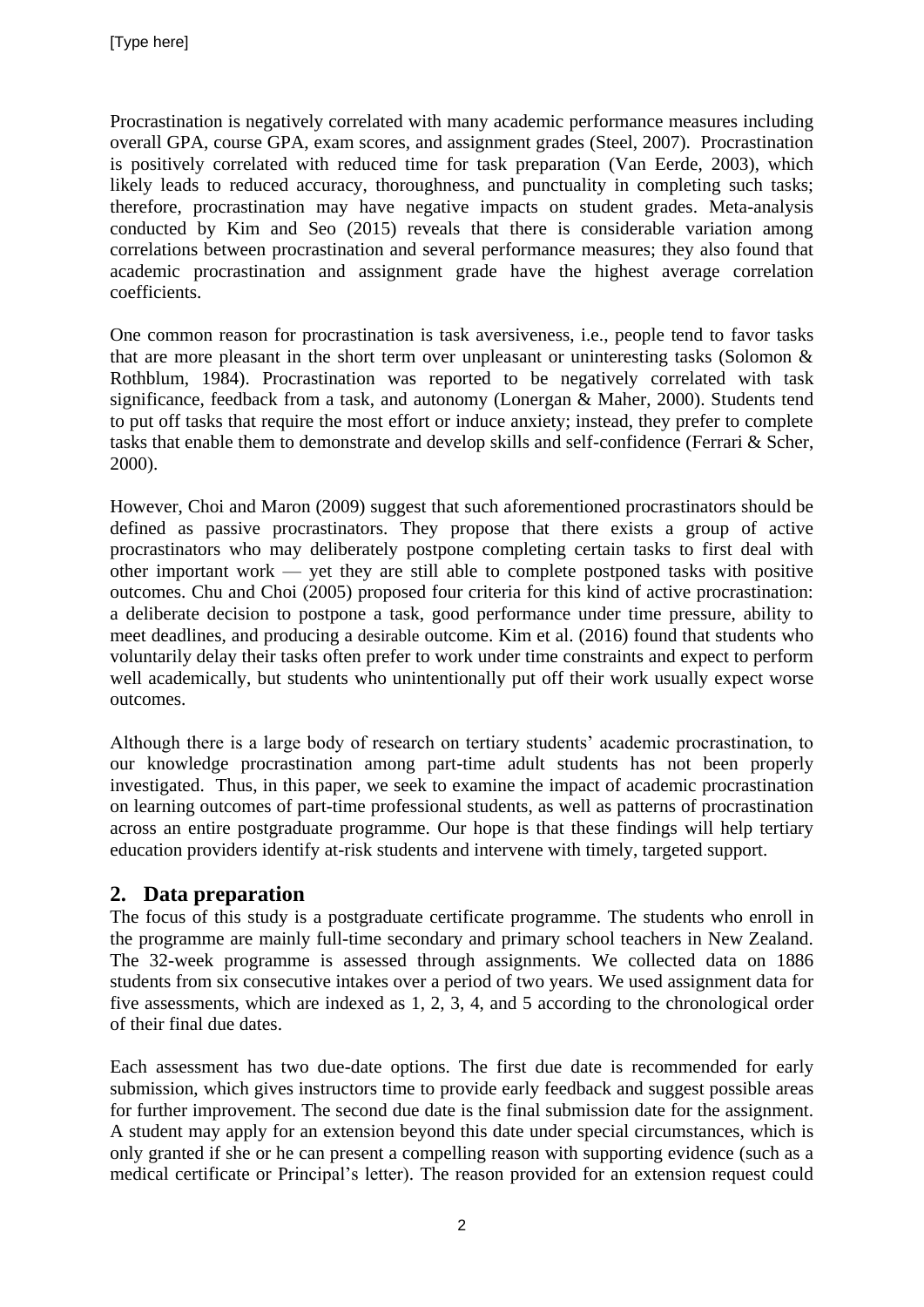be medical, personal, workload-related, or any two of the above. If approved, the student is generally granted an extension of up to four weeks.

In order to investigate the impact of submission time on assignment grade, as well as factors that may contribute to extension requests, we aggregated the following three data sets in our analysis:

- (1) Demographic data student gender, age, and the types of schools they work in
- (2) Assignment record assignment grade (100 as maximum grade) and submission time
- (3) Extension reason medical, personal, workload, or a combination of any two of the three reasons above

## **3. Analysis and discussion**

#### **3.1. Impact of submission time on assignment grade**

For each assessment, we divided submitted assignments into three groups according to their submission times — the "Early" group categorizes assignments submitted by the earlysubmission deadline, the "On Time" group categorizes assignments submitted by the official final due date, and the "Extension" group categorizes assignments submitted by an extended deadline under special circumstances. The assignment count, grade mean, and grade variance of each assignment group are displayed in Table 1.

| Assess-<br>ments | Number of assignments |            |           | Mean of assignment grades |            |           | Variance of assignment grades |            |           |
|------------------|-----------------------|------------|-----------|---------------------------|------------|-----------|-------------------------------|------------|-----------|
|                  | Early                 | On<br>Time | Extension | Early                     | On<br>Time | Extension | Early                         | On<br>Time | Extension |
|                  | 762                   | 903        | 40        | 72.25                     | 70.32      | 67.15     | 114.04                        | 117.23     | 124.95    |
| $\mathfrak{D}$   | 595                   | 838        | 62        | 76.82                     | 75.56      | 72.85     | 78.32                         | 93.18      | 134.81    |
| 3                | 593                   | 831        | 49        | 78.25                     | 76.48      | 73.14     | 81.93                         | 99.53      | 125.88    |
| $\overline{4}$   | 902                   | 547        | 49        | 83.30                     | 81.60      | 76.06     | 49.41                         | 69.61      | 135.56    |
| 5                | 1042                  | 445        | 37        | 83.39                     | 82.02      | 76.03     | 51.40                         | 86.15      | 249.92    |

Table 1: Assignment count, grade mean and grade variance by submission time

For each assessment, we carried out F-tests to compare grade variance between different groups of assignments. The F-test results indicate that grade variances between most assignment groups are statistically unequal (p-value of  $F-Test < 0.05$ ), so we used the Z-test to examine whether there is a significant difference between the grade means of assignment groups. Table 2 displays the p-values of those tests.

| Assessments    | variance   | p-value of F-test on null hypothesis of equal |            | p-value of z-test on null hypothesis of equal<br>mean |           |            |
|----------------|------------|-----------------------------------------------|------------|-------------------------------------------------------|-----------|------------|
|                | Early vs   | Early vs                                      | On Time vs | Early vs                                              | Early vs  | On Time vs |
|                | On Time    | Extension                                     | Extension  | On Time                                               | Extension | Extension  |
|                | 3.47E-01   | 3.20E-01                                      | 3.64E-01   | 3.70E-04                                              | 4.84E-03  | 7.85E-02   |
| $\overline{2}$ | $1.16E-02$ | 8.98E-04                                      | 1.66E-02   | 1.06E-02                                              | 9.05E-03  | 7.36E-02   |
| 3              | 5.60E-03   | 1.36E-02                                      | $1.11E-01$ | 1.85E-04                                              | 1.45E-03  | 4.16E-02   |
| $\overline{4}$ | 2.98E-06   | 6.35E-09                                      | 2.39E-04   | 7.06E-05                                              | 1.65E-05  | 1.13E-03   |
|                | 1.49E-11   | $0.00E + 00$                                  | 1.52E-07   | 5.46E-03                                              | 4.76E-03  | 2.30E-02   |

Table 2: p-values of F-tests and T-tests on assignment grades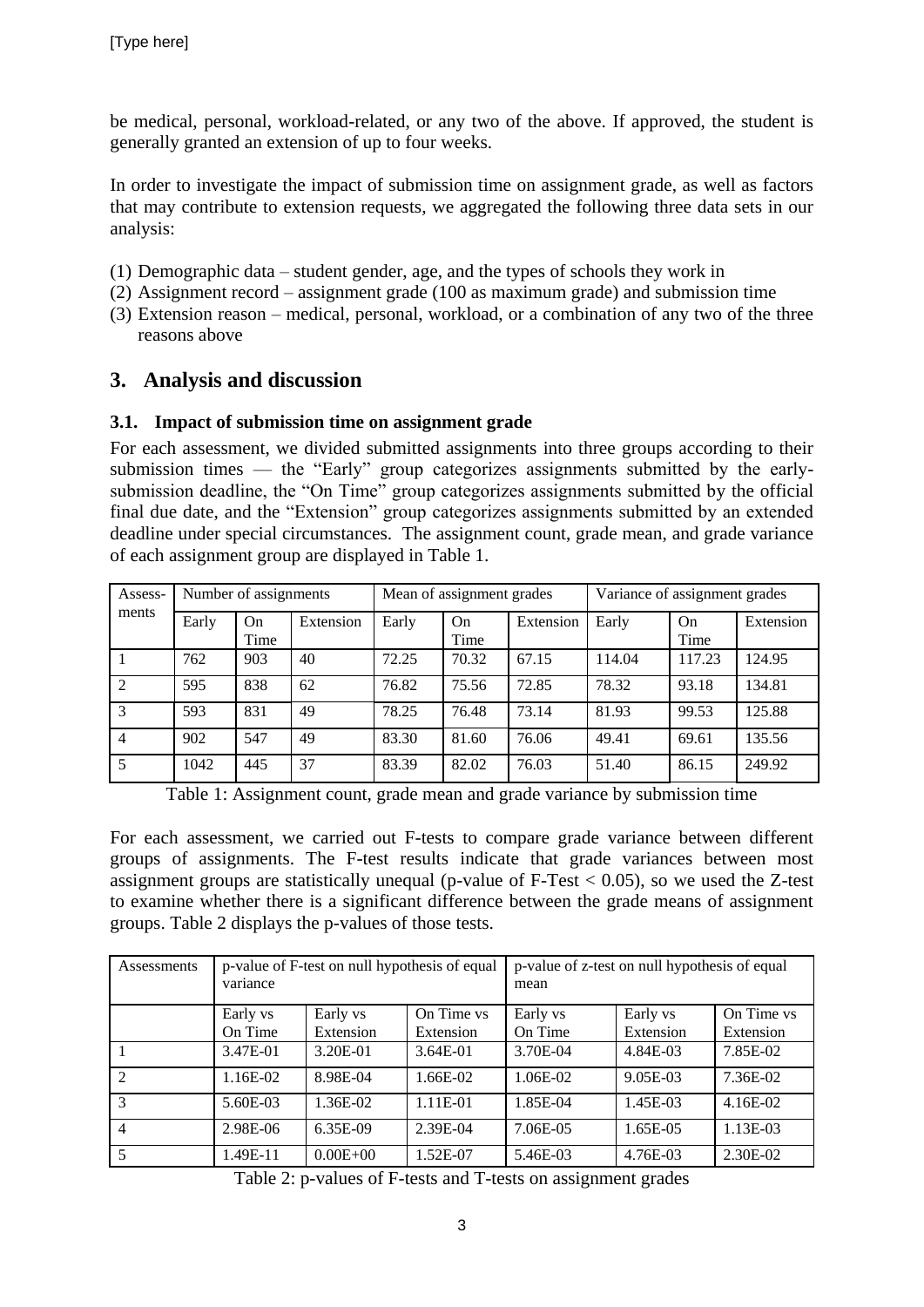The p-values of Z-tests for the "On Time" and "Extension" groups of Assessments 1 and 2 indicate that there is no significant difference between the grade means of those groups, but for all other assessments, the average grades of assignments submitted "Early" are significantly higher than those of assignments submitted "On Time" or after an extension. Moreover, the average grades of "On Time" assignments are higher than "Extension" assignments.

The students who submit assignments early do not procrastinate, a proportion of students who submit assignments by their official due dates put off tasks until very late, and most students who apply for extensions procrastinate either intentionally or unintentionally (although some of these students may postpone work due to genuinely unforeseeable or unavoidable circumstances such as sickness and family emergencies). Therefore, groups with a larger proportion of procrastinators have significantly lower average grades than groups with fewer or no procrastinators, which leads to the conclusion that procrastination is inversely associated with student academic performance.

As most "Extension" groups have significantly larger grade variances, some students in these groups obtain high marks, although the groups' average marks are lower. Such students in "Extension" groups may be considered active procrastinators who deliberately postpone tasks and are still able to complete assignments with satisfactory results.

#### **3.2. Factors associated with assignment extension**

In this study, we use "Extension rate" and "Incompletion rate" to describe assignment extensions, as shown in Table 3.

| Rates        | Calculation                                                                       |
|--------------|-----------------------------------------------------------------------------------|
| Extension    | number of extensions                                                              |
| rate         | number of submitted assignments submitted early or on time + number of extensions |
| Incompletion | number of extensions with nonsubmitted assignment                                 |
| rate         | number of extensions                                                              |

Table 3: Calculation of extension and incompletion rates

## *3.2.1. Effect of assessments*

Figure 1 shows the extension and incompletion rates for the five assessments.  $\chi$ 2 tests are conducted to examine if incompletion and extension rates are independent of assessment tasks. The p-value (0.863) for the  $\gamma$ 2 test on incompletion rate indicates that the proportions of incomplete extensions do not differ significantly among assessments, but the p-value (0.0005) on extension rate suggests that the proportion of assignment extensions granted significantly differs among assessments.

Assessment 2 has the highest extension rate, which is consistent with the nature of the task. Assessment 2 requires students to write an in-depth literature review on the recent development of digital or collaborative learning. Most students had not often conducted formal research and lacked experience in completing academic tasks such as literature reviews, so greater effort and a steeper learning curve were unavoidable for many. The assignments for other assessments were closely related to the students' teaching practice, so students were often able to make good use of their existing skills and knowledge. The impact of task aversion on procrastination is illustrated here – students tend to delay more effortful tasks and favour tasks they can complete with their existing professional skills and knowledge.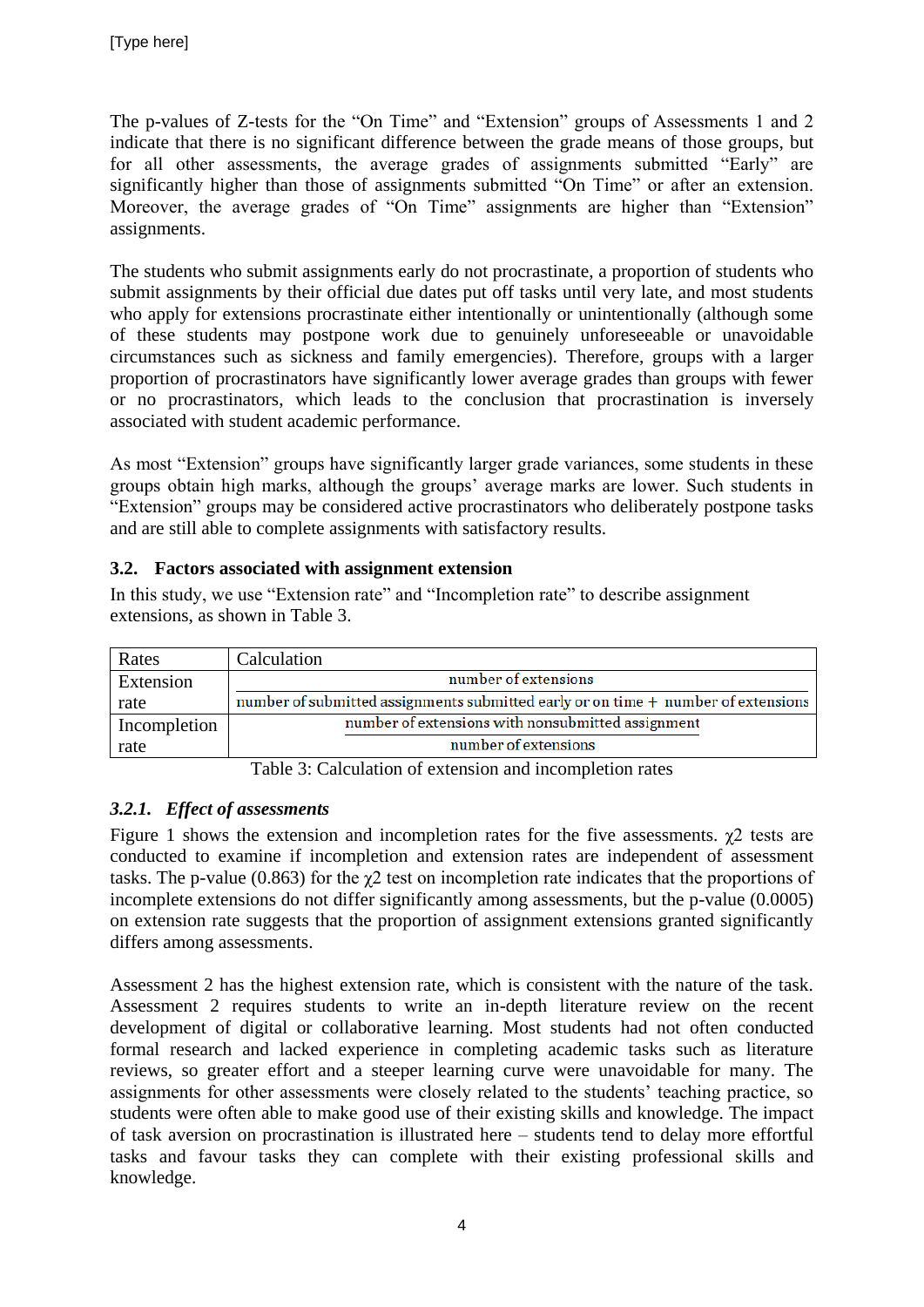

Figure 1: Extension and incompletion rates of assessments

The key to mitigating task aversion is to equip students with skills and knowledge necessary to complete each task, and to make the process of doing work enjoyable and rewarding for students. Procrastination on assignments may be reduced by providing step-by-step instructions, encouraging and timely feedback, and interesting topics (Ackerman and Gross, 2005). Breaking a big assignment into a series of smaller interdependent tasks may result in less procrastination (Stell, 1997), as students are less likely to put off a smaller, less effortful task compared to a big comprehensive assignment; successful completion of each smaller task will reinforce their confidence and desire to carry on with subsequent tasks. For part-time professional students, it is particularly important to associate assessment tasks with professional practice, so the students have opportunities to utilize and further develop their skills.

## *3.2.2. Effect of application reasons*

Figure 2 displays incompletion rates by reasons given for extension requests.



Figure 2: Incompletion rates by categories of reasons for extension requests

As shown in Figure 2, there are six categories encapsulating such reasons. Like our analysis of the effect of assessments, we conducted a two-way  $\chi$ 2 test to examine if incompletion rate is independent from categories of extension-request reasons. The p-value (about 0.0003) for the  $\gamma$ 2 test suggests that the percentage of incomplete assignments are not independent from categories of extension-request reasons.

Students with "Personal" and "Medical and Personal" reasons are most likely to fail to complete their assignments, and students with "workload" difficulties tend to complete the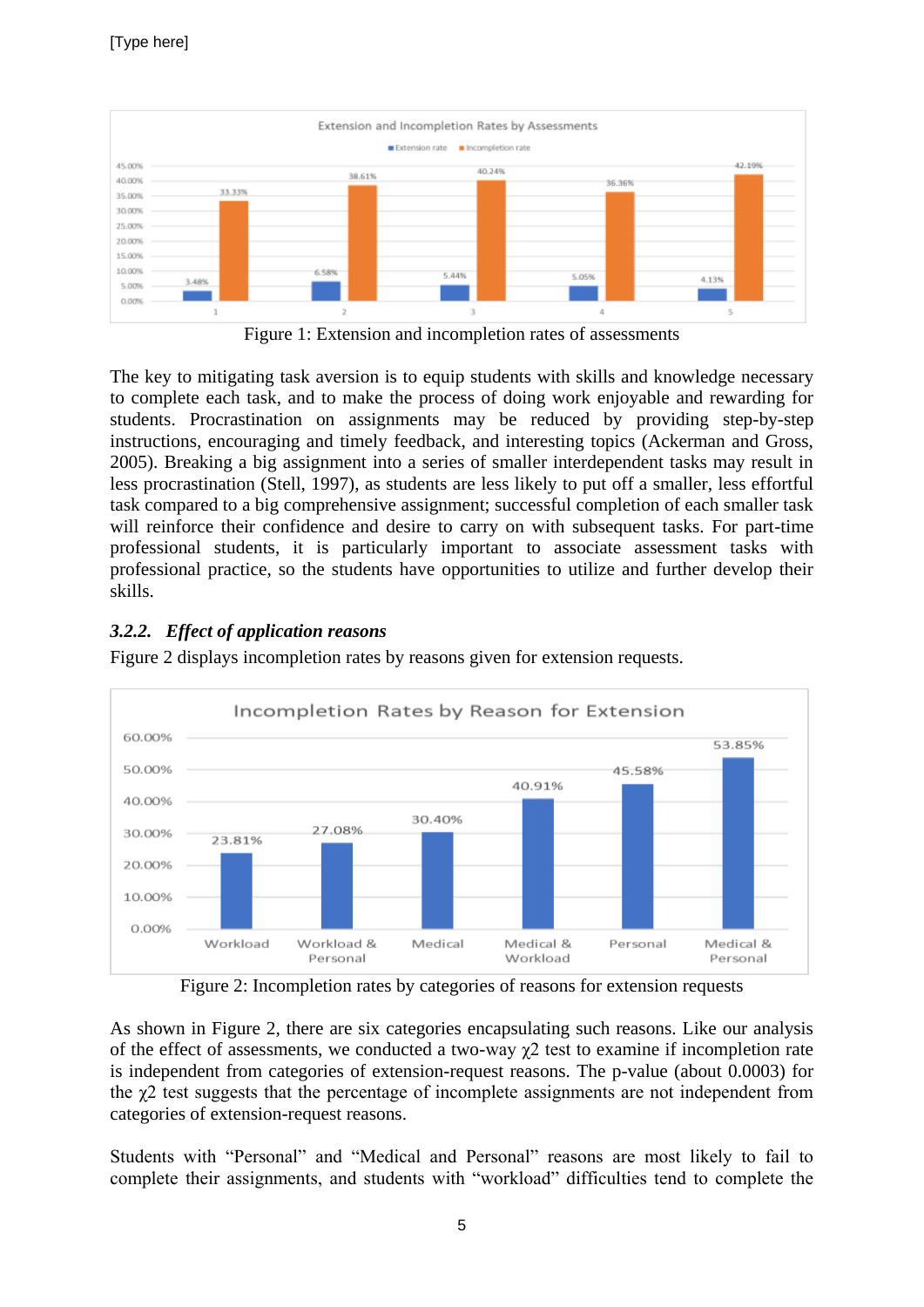largest proportion of assignments. It could be hard for the students to overcome their personal or medical problems because they are often so unforeseeable; however, they may be able to deal with heavy workloads by seeking help from their managers, as most schools are supportive of staff attending professional training. Students who cite personal reasons for delaying work are more likely to be passive procrastinators, whereas applying for extensions to balance heavy workloads could be considered an act of active procrastination.

Total incompletion rate is around 30%, which means that on average about one-third of students granted extensions failed to complete their assignments. Therefore, educators need to provide extra targeted assistance to students like these, particularly those who are passive procrastinators.

## *3.2.3. Effect of demographic factors*

As with the previous analysis, we conducted  $\chi$ 2 tests to examine if extension and incompletion rates are independent from demographic factors. According to the  $\gamma$ 2 test, there is no significant difference in incompletion rates between male and female students, but the number of female students who applied for extension is significantly higher than that of male students. With respect to the types of schools the students work for, the difference in incompletion rates is insignificant, but the students who teach at primary schools are least likely to apply for extensions, and most likely to complete their assignments after being given extensions. Both extension and incompletion rates differ significantly among age groups: students aged younger than 30 applied for fewer extensions but had the highest completion rate. A significantly higher proportion of students aged over 35 requested extensions. A possible explanation is that older students often have more family commitments and take on more responsibilities at work, which means that they have less time and energy to complete their academic tasks.

## **4. Conclusion**

By comparing the grades of assignments submitted by different due dates, we found that procrastination generally has a negative impact on academic performance. However, active procrastinators who deliberately postpone their tasks are still able to complete such tasks with satisfactory outcomes, and our research suggests that active procrastinators exist among the adult professional students. If active procrastinators can be distinguished from passive procrastinators early on, we can target help for passive procrastinators. One future research direction could be developing prediction models for active and passive procrastinators using statistical modelling or machine-learning algorithms.

Our research agrees with the findings in literature (Ferrari & Scher, 2000) that task aversion is one of the causes for procrastination among adult students, which may be reduced by making tasks clear, short, interesting, rewarding, and most importantly, relevant to the professional practice of the students. Although students who use personal reasons for extension requests are more likely to fail to complete their assignments, the overall high incompletion rates among extension applicants indicate that extra time is not enough for those students to complete their tasks, and additional and personalised support is also essential. Female students, students aged 35 and over, and students working at intermediate and composite schools have higher tendencies to postpone their work. Further research could also focus on understanding why and how aforementioned factors impact procrastination, so that educators can provide more efficient and timely assistance to students who are most in need.